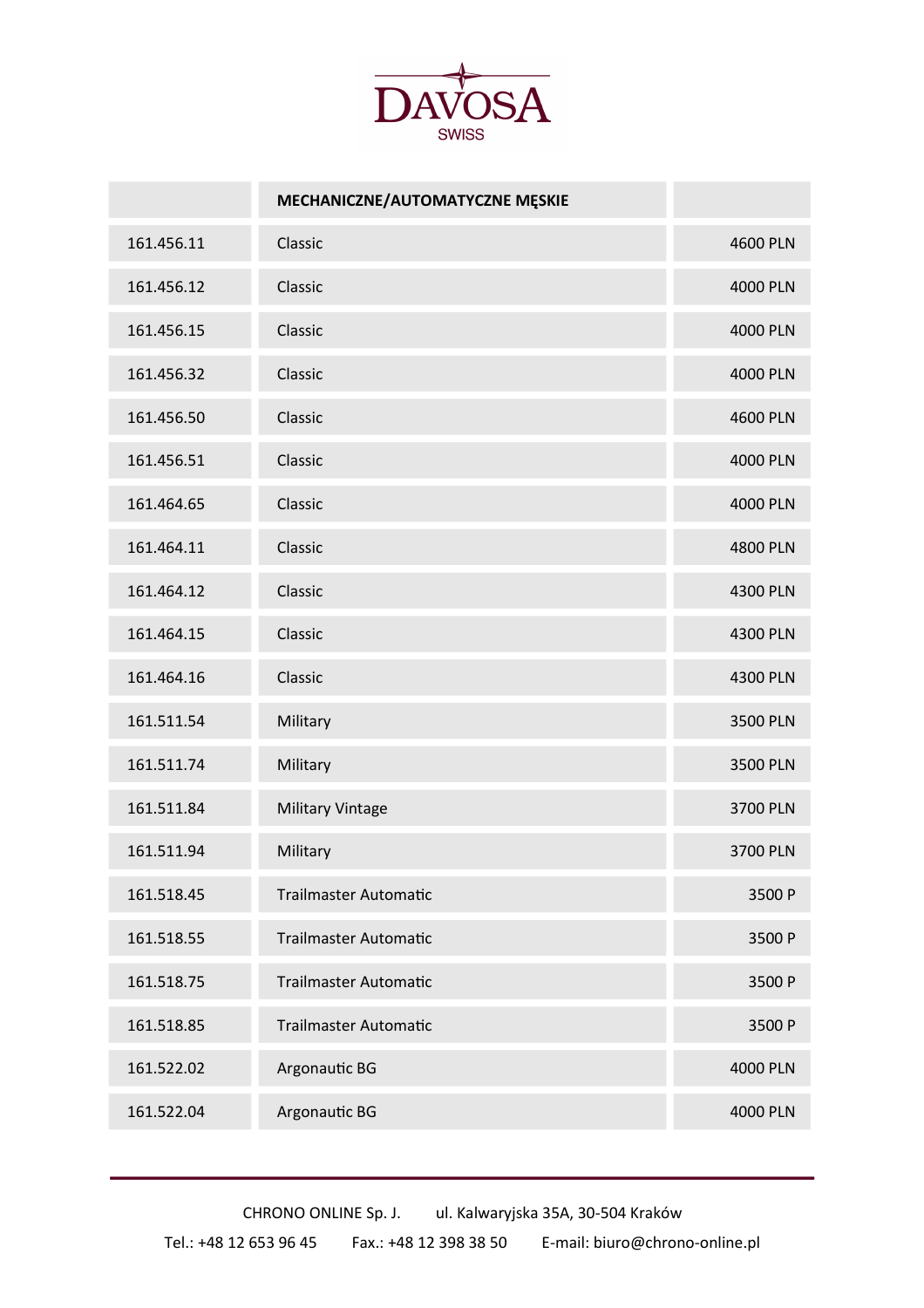

| 161.522.09   | Argonautic BG           | 4000 PLN |
|--------------|-------------------------|----------|
| 161.522.20   | Argonautic BG           | 4000 PLN |
| 161.522.29   | Argonautic BG           | 3850 PLN |
| 161.522.40   | Argonautic BG           | 4000 PLN |
| 161.522.49   | Argonautic BG           | 3850 PLN |
| 161.522.90   | Argonautic BG           | 4000 PLN |
| 161.522.99   | Argonautic BG           | 3850 PLN |
| 161.523.50   | Argonautic Gun BG       | 4300 PLN |
| 161.523.55   | Argonautic Gun BG       | 4100 PLN |
| 161.555.04   | <b>Ternos Ceramic</b>   | 4000 PLN |
| 161.555.40   | <b>Ternos Ceramic</b>   | 4000 PLN |
| 161.555.05   | <b>Ternos Ceramic</b>   | 4000 PLN |
| 161.555.50   | <b>Ternos Ceramic</b>   | 4000 PLN |
| 161.555.62   | <b>Ternos Ceramic</b>   | 4250 PLN |
| 161.555.63   | <b>Ternos Ceramic</b>   | 4500 PLN |
| 161.555.65   | <b>Ternos Ceramic</b>   | 4500 PLN |
| 161.555.07   | <b>Ternos Ceramic</b>   | 4000 PLN |
| 161.555.70   | <b>Ternos Ceramic</b>   | 4000 PLN |
| 161.525.40 M | <b>Ternos Sixties M</b> | 3800 PLN |
| 161.525.45 M | <b>Ternos Sixties M</b> | 3500 PLN |
| 161.525.50 M | <b>Ternos Sixties M</b> | 3800 PLN |
| 161.525.55 M | <b>Ternos Sixties M</b> | 3500 PLN |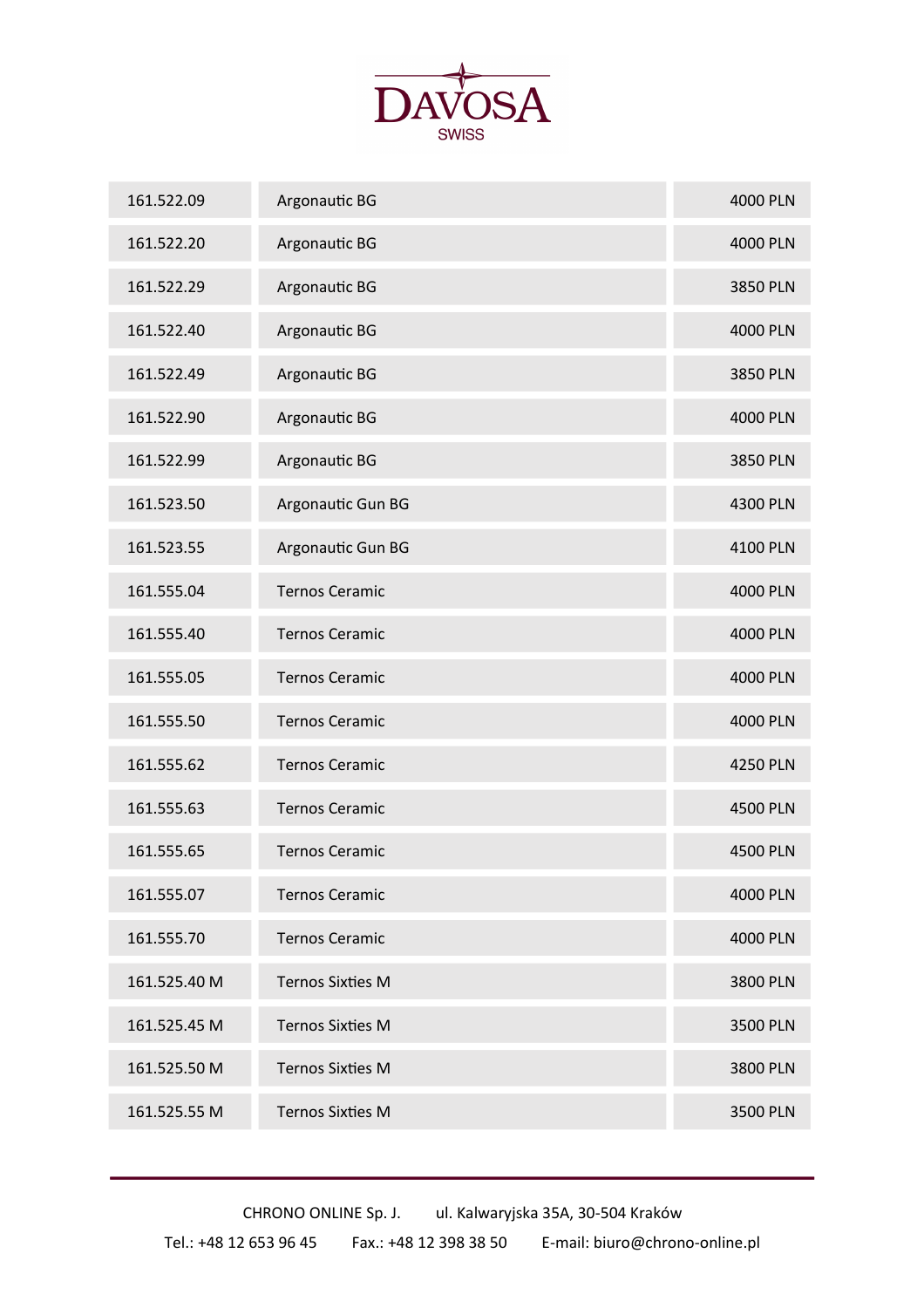

| 161.525.60 M | <b>Ternos Sixties M</b>          | 3800 PLN        |
|--------------|----------------------------------|-----------------|
| 161.525.65 M | <b>Ternos Sixties M</b>          | 3500 PLN        |
| 161.525.40 S | <b>Ternos Sixties S</b>          | 4400 PLN        |
| 161.525.45 S | <b>Ternos Sixties S</b>          | 4200 PLN        |
| 161.525.50 S | <b>Ternos Sixties S</b>          | 4400 PLN        |
| 161.525.55 S | <b>Ternos Sixties S</b>          | 4200 PLN        |
| 161.525.60 S | <b>Ternos Sixties S</b>          | 4400 PLN        |
| 161.525.65 S | <b>Ternos Sixties S</b>          | 4200 PLN        |
| 161.559.40   | <b>Ternos Professional</b>       | 4800 PLN        |
| 161.559.45   | <b>Ternos Professional TT</b>    | <b>4800 PLN</b> |
| 161.559.50   | <b>Ternos Professional</b>       | 4800 PLN        |
| 161.559.95   | <b>Ternos Professional TT</b>    | 4800 PLN        |
| 161.582.55   | Ternos Professional Matt Suit LE | 4800 PLN        |
| 161.582.45   | Ternos Professional Matt Suit LE | 4800 PLN        |
| 161.575.14   | Evo 1908 Automatic               | 4800 PLN        |
| 161.575.36   | Evo 1908 Automatic               | 4800 PLN        |
| 161.575.44   | Evo 1908 Automatic               | 4800 PLN        |
| 161.575.46   | Evo 1908 Automatic               | 4800 PLN        |
| 161.575.56   | Evo 1908 Automatic               | 4800 PLN        |
| 161.561.55   | Titanium                         | <b>5000 PLN</b> |
| 161.562.55   | Titanium                         | 5000 PLN        |
| 161.503.55   | Titanium Chronograph             | 8500 PLN        |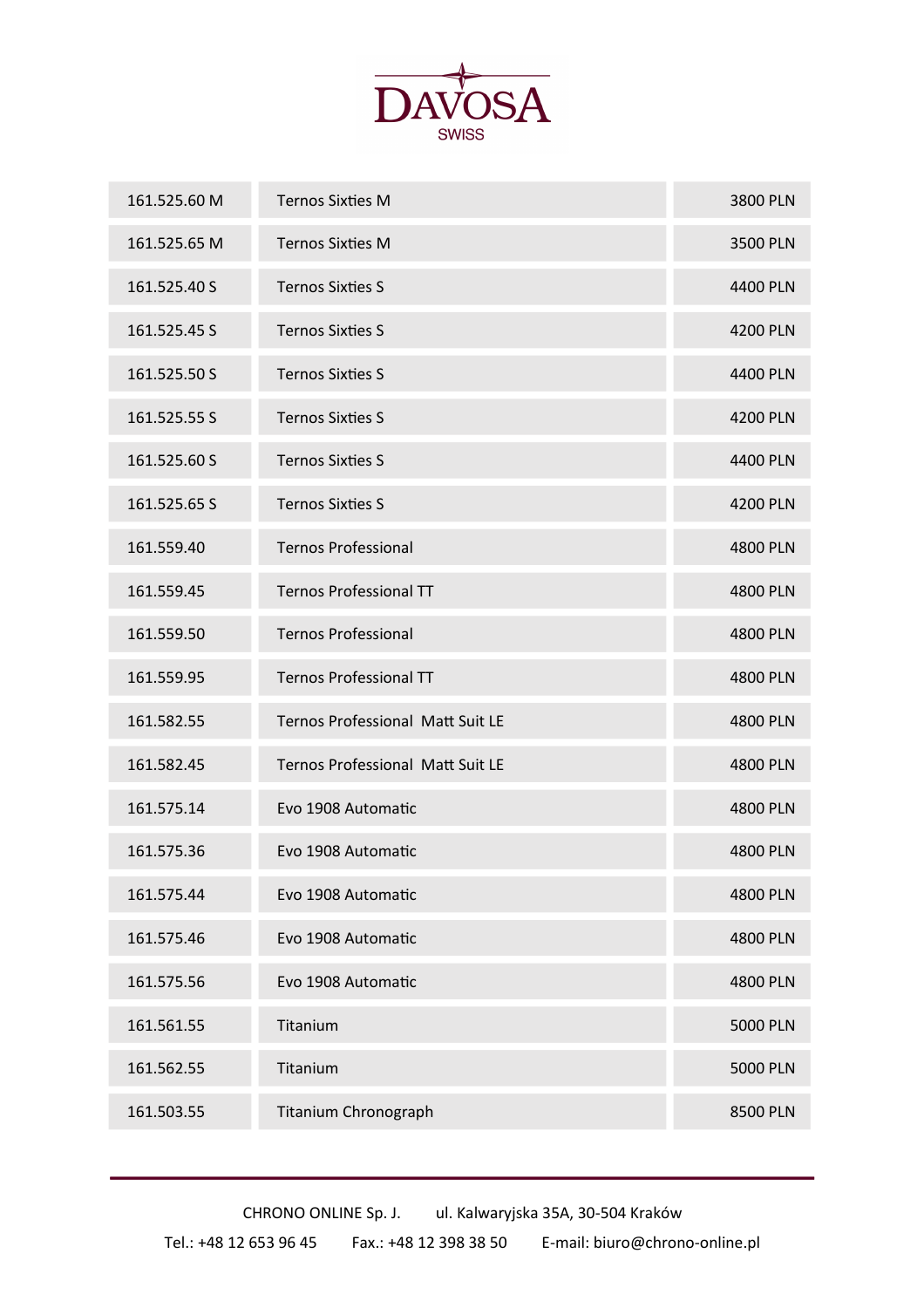

| 161.505.15 | <b>Titanium Chronograph</b>    | 8500 PLN        |
|------------|--------------------------------|-----------------|
| 161.505.55 | Titanium Chronograph           | 8500 PLN        |
| 161.565.46 | Neoteric Pilot                 | 3800 PLN        |
| 161.565.56 | Neoteric Pilot                 | 3800 PLN        |
| 161.565.96 | Neoteric Pilot                 | 3800 PLN        |
| 161.566.14 | Gentleman                      | 4800 PLN        |
| 161.566.44 | Gentleman                      | 4800 PLN        |
| 161.566.54 | Gentleman                      | 4800 PLN        |
| 161.566.64 | Gentleman                      | 5400 PLN        |
| 161.566.94 | Gentleman                      | 4800 PLN        |
| 161.568.55 | Apnea Diver                    | <b>5000 PLN</b> |
| 161.569.55 | Apnea Diver                    | <b>5000 PLN</b> |
| 161.570.55 | Apnea Diver                    | 5300 PLN        |
| 161.571.04 | <b>Ternos Professional GMT</b> | 6600 PLN        |
| 161.571.45 | <b>Ternos Professional GMT</b> | 6600 PLN        |
| 161.571.05 | <b>Ternos Professional GMT</b> | 6600 PLN        |
| 161.571.50 | <b>Ternos Professional GMT</b> | 6600 PLN        |
| 161.571.06 | <b>Ternos Professional GMT</b> | 6800 PLN        |
| 161.571.60 | <b>Ternos Professional GMT</b> | 6800 PLN        |
| 161.571.09 | <b>Ternos Professional GMT</b> | 6800 PLN        |
| 161.571.90 | <b>Ternos Professional GMT</b> | 6800 PLN        |
| 161.576.10 | Argonautic Lumis               | 4300 PLN        |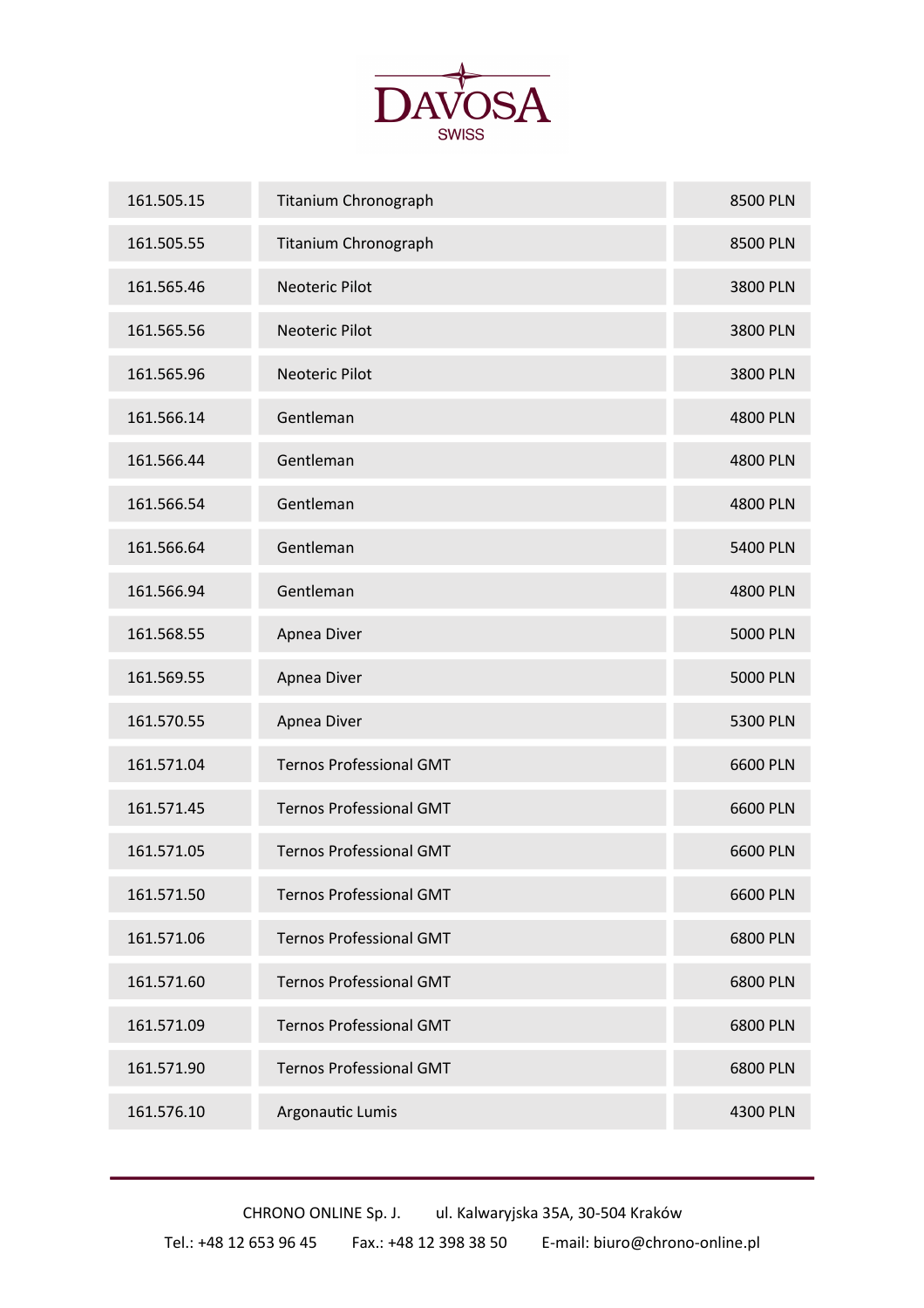

| 161.576.40 | Argonautic Lumis                    | 4300 PLN        |
|------------|-------------------------------------|-----------------|
| 161.576.60 | Argonautic Lumis                    | 4300 PLN        |
| 161.580.10 | Argonautic Lumis                    | 4300 PLN        |
| 161.580.40 | Argonautic Lumis                    | 4300 PLN        |
| 161.580.60 | Argonautic Lumis                    | 4300 PLN        |
| 161.585.15 | Newton Pilot Day-Date               | 4500 PLN        |
| 161.585.45 | Newton Pilot Day-Date               | 4500 PLN        |
| 161.585.55 | Newton Pilot Day-Date               | 4500 PLN        |
| 161.586.15 | Newton Pilot Chrono                 | 12000 PLN       |
| 161.586.45 | Newton Pilot Chrono                 | 12000 PLN       |
| 161.586.55 | Newton Pilot Chrono                 | 12000 PLN       |
| 161.587.25 | Newton Speedometer                  | <b>5000 PLN</b> |
| 161.587.55 | Newton Speedometer                  | <b>5000 PLN</b> |
| 161.590.06 | Ternos Ceramic GMT Automatic        | 6700 PLN        |
| 161.590.60 | Ternos Ceramic GMT Automatic        | 6700 PLN        |
| 161.590.09 | <b>Ternos Ceramic GMT Automatic</b> | 6700 PLN        |
| 161.590.90 | Ternos Ceramic GMT Automatic        | 6700 PLN        |
|            | <b>KWARCOWE MĘSKIE</b>              |                 |
| 162.466.15 | Classic                             | 1300 PLN        |
| 162.466.55 | Classic                             | 1300 PLN        |
| 162.467.15 | Classic                             | <b>1500 PLN</b> |
| 163.463.15 | Classic M                           | <b>1500 PLN</b> |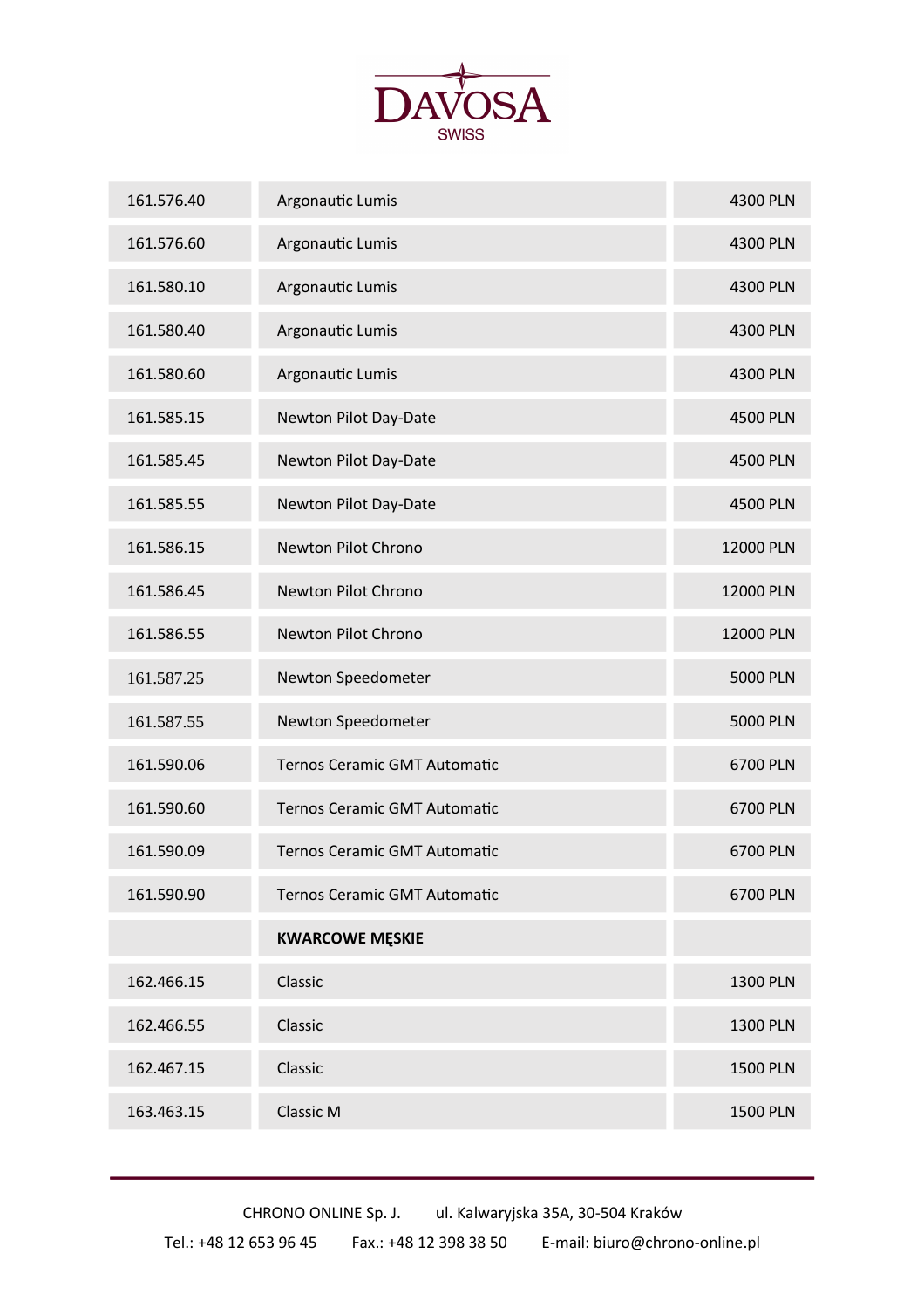

| 163.463.55 | Classic M              | <b>1500 PLN</b> |
|------------|------------------------|-----------------|
| 163.479.15 | Classic                | 1700 PLN        |
| 162.480.15 | Amaranto               | 1300 PLN        |
| 162.480.22 | Amaranto               | 1300 PLN        |
| 162.480.26 | Amaranto               | 1300 PLN        |
| 162.481.15 | Amaranto               | 1300 PLN        |
| 162.481.26 | Amaranto               | <b>1300 PLN</b> |
| 162.485.15 | Pianos II              | <b>1200 PLN</b> |
| 162.485.26 | Pianos II              | <b>1200 PLN</b> |
| 162.485.45 | Pianos II              | <b>1200 PLN</b> |
| 162.486.15 | Pianos II              | <b>1400 PLN</b> |
| 162.486.26 | Pianos II              | 1400 PLN        |
| 162.486.35 | Pianos II              | 1400 PLN        |
| 162.492.15 | Vireo Dual Time        | <b>1900 PLN</b> |
| 162.492.45 | Vireo Dual Time        | 1900 PLN        |
| 162.492.55 | <b>Vireo Dual Time</b> | 1900 PLN        |
| 162.493.15 | Vireo Chronograph      | <b>2300 PLN</b> |
| 162.493.45 | Vireo Chronograph      | <b>2300 PLN</b> |
| 162.493.55 | Vireo Chronograph      | 2300 PLN        |
| 162.493.95 | Vireo Chronograph      | <b>2500 PLN</b> |
| 162.498.15 | Aviator                | <b>1600 PLN</b> |
| 162.498.45 | Aviator                | <b>1600 PLN</b> |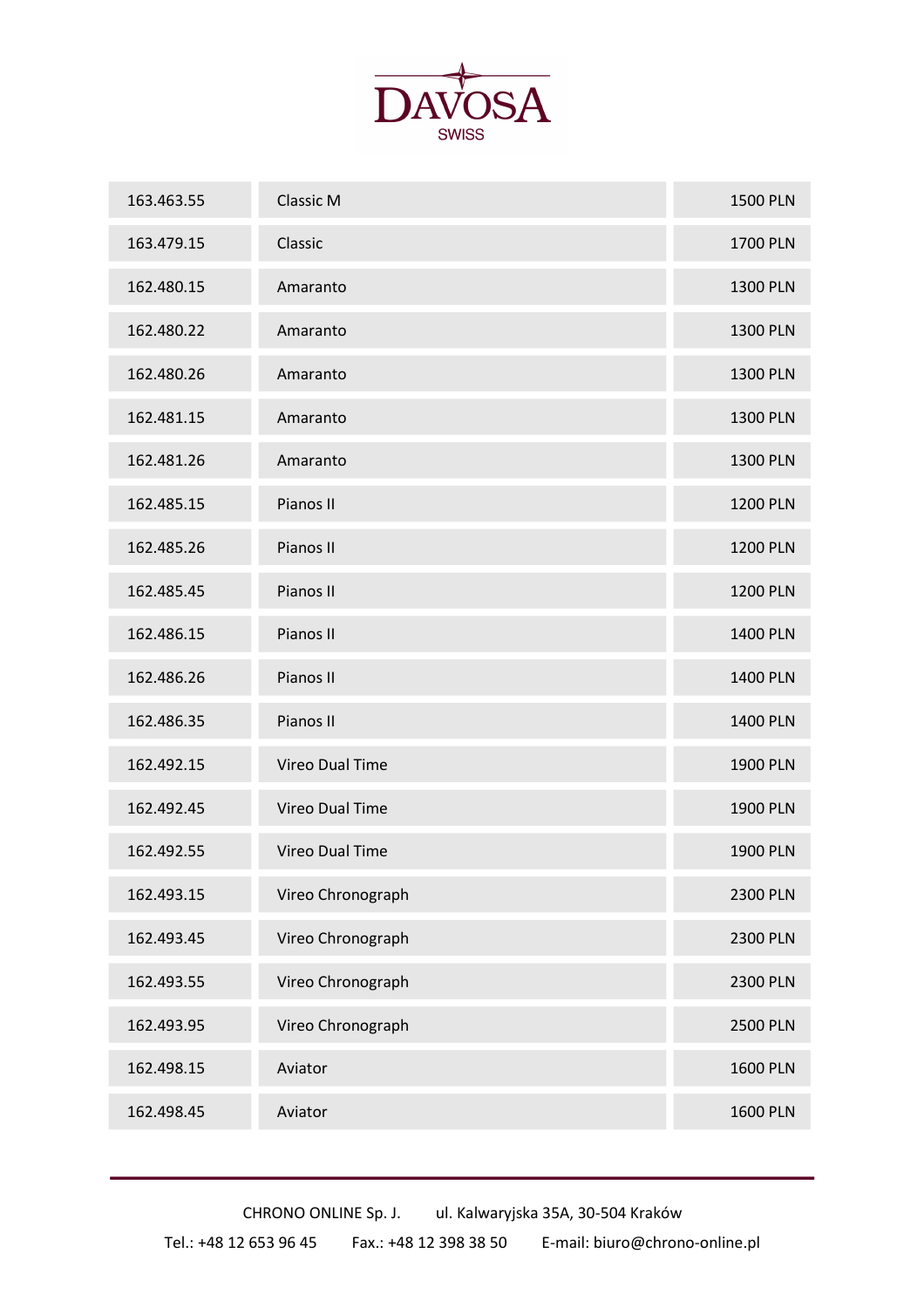

| 162.498.55 | Aviator                | <b>1600 PLN</b> |
|------------|------------------------|-----------------|
| 162.499.15 | <b>Aviator Flyback</b> | 2100 PLN        |
| 162.499.45 | <b>Aviator Flyback</b> | 2100 PLN        |
| 162.499.55 | <b>Aviator Flyback</b> | <b>2100 PLN</b> |
| 162.500.45 | <b>Vintage Diver</b>   | <b>1500 PLN</b> |
| 162.500.55 | Vintage Diver          | <b>1500 PLN</b> |
| 162.500.65 | <b>Vintage Diver</b>   | <b>1500 PLN</b> |
| 162.500.95 | <b>Vintage Diver</b>   | <b>1500 PLN</b> |
| 163.472.15 | Nautic Star            | <b>1500 PLN</b> |
| 163.472.45 | <b>Nautic Star</b>     | <b>1500 PLN</b> |
| 163.472.65 | Nautic Star            | <b>1500 PLN</b> |
| 163.473.15 | Nautic Star Chrono     | 2100 PLN        |
| 163.473.45 | Nautic Star Chrono     | <b>2100 PLN</b> |
| 163.473.65 | Nautic Star Chrono     | <b>2100 PLN</b> |
| 163.476.15 | Pianos II              | <b>1600 PLN</b> |
| 163.476.26 | Pianos II              | <b>1600 PLN</b> |
| 163.476.45 | Pianos II              | <b>1600 PLN</b> |
| 163.477.15 | Pianos II              | <b>1600 PLN</b> |
| 163.477.35 | Pianos II              | <b>1600 PLN</b> |
| 163.478.15 | Pianos II              | 1700 PLN        |
| 163.478.26 | Pianos II              | 1700 PLN        |
| 163.478.35 | Pianos II              | 1700 PLN        |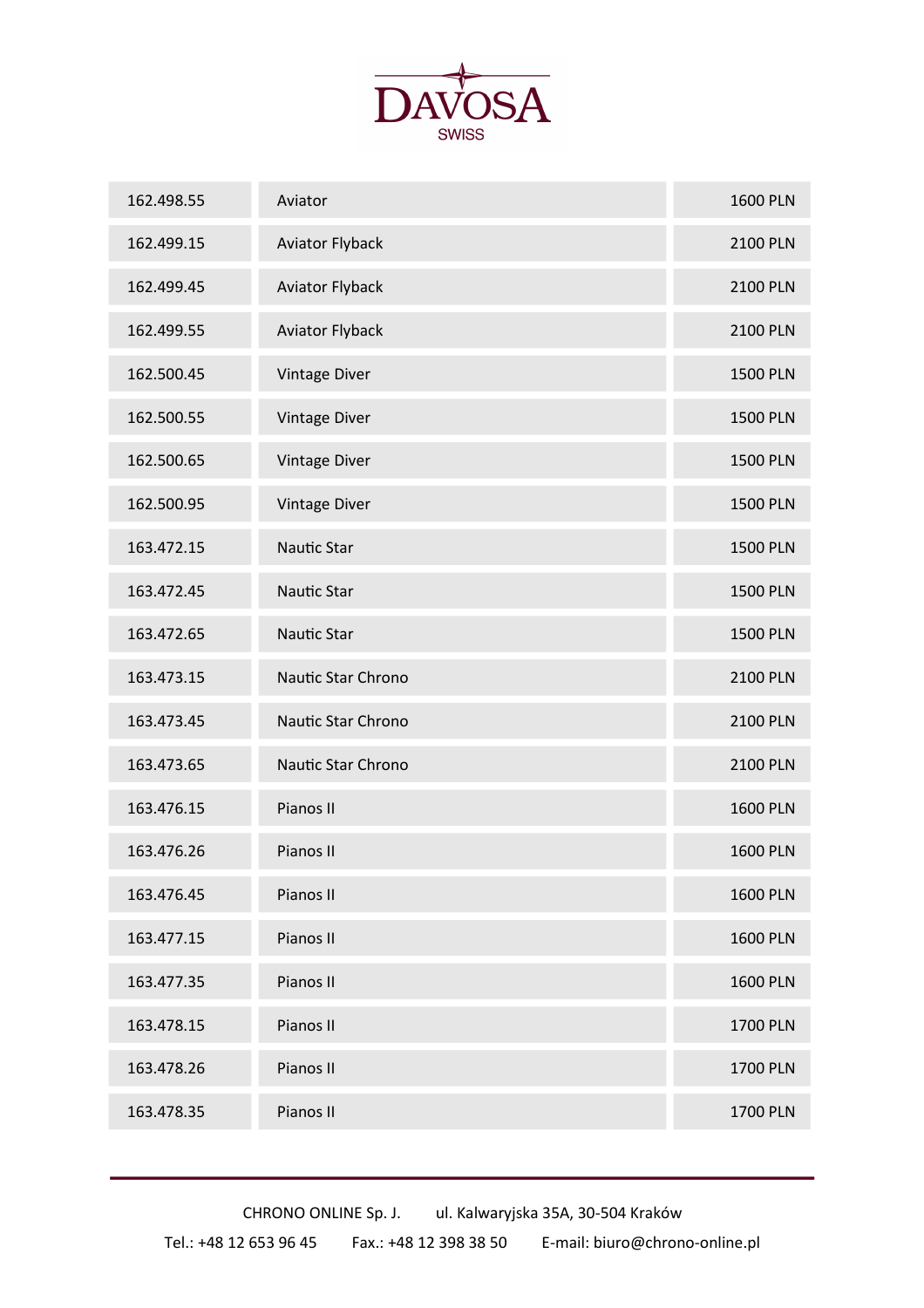

| 163.480.15 | <b>Vireo Dual Time</b>           | <b>2100 PLN</b> |
|------------|----------------------------------|-----------------|
| 163.480.45 | Vireo Dual Time                  | <b>2100 PLN</b> |
| 163.480.55 | <b>Vireo Dual Time</b>           | 2100 PLN        |
| 163.481.15 | Vireo Chronograph                | <b>2500 PLN</b> |
| 163.481.45 | Vireo Chronograph                | <b>2500 PLN</b> |
| 163.481.55 | Vireo Chronograph                | <b>2500 PLN</b> |
| 163.500.40 | Vintage Diver                    | <b>1800 PLN</b> |
| 163.500.50 | <b>Vintage Diver</b>             | <b>1800 PLN</b> |
| 163.500.60 | <b>Vintage Diver</b>             | <b>1800 PLN</b> |
| 163.500.90 | <b>Vintage Diver</b>             | <b>1800 PLN</b> |
|            | MECHANICZNE/AUTOMATYCZNE DAMSKIE |                 |
|            |                                  |                 |
| 165.500.10 | Grande Diva                      | 4500 PLN        |
| 165.500.40 | Grande Diva                      | 4500 PLN        |
| 165.500.60 | Grande Diva                      | 4500 PLN        |
| 165.500.80 | Grande Diva                      | 4900 PLN        |
| 166.188.11 | Classic                          | 4600 PLN        |
| 166.188.12 | Classic                          | 4200 PLN        |
| 166.188.16 | Classic                          | 4200 PLN        |
| 166.188.32 | Classic                          | 4200 PLN        |
| 166.188.66 | Classic                          | 4200 PLN        |
| 166.189.11 | Classic                          | 4800 PLN        |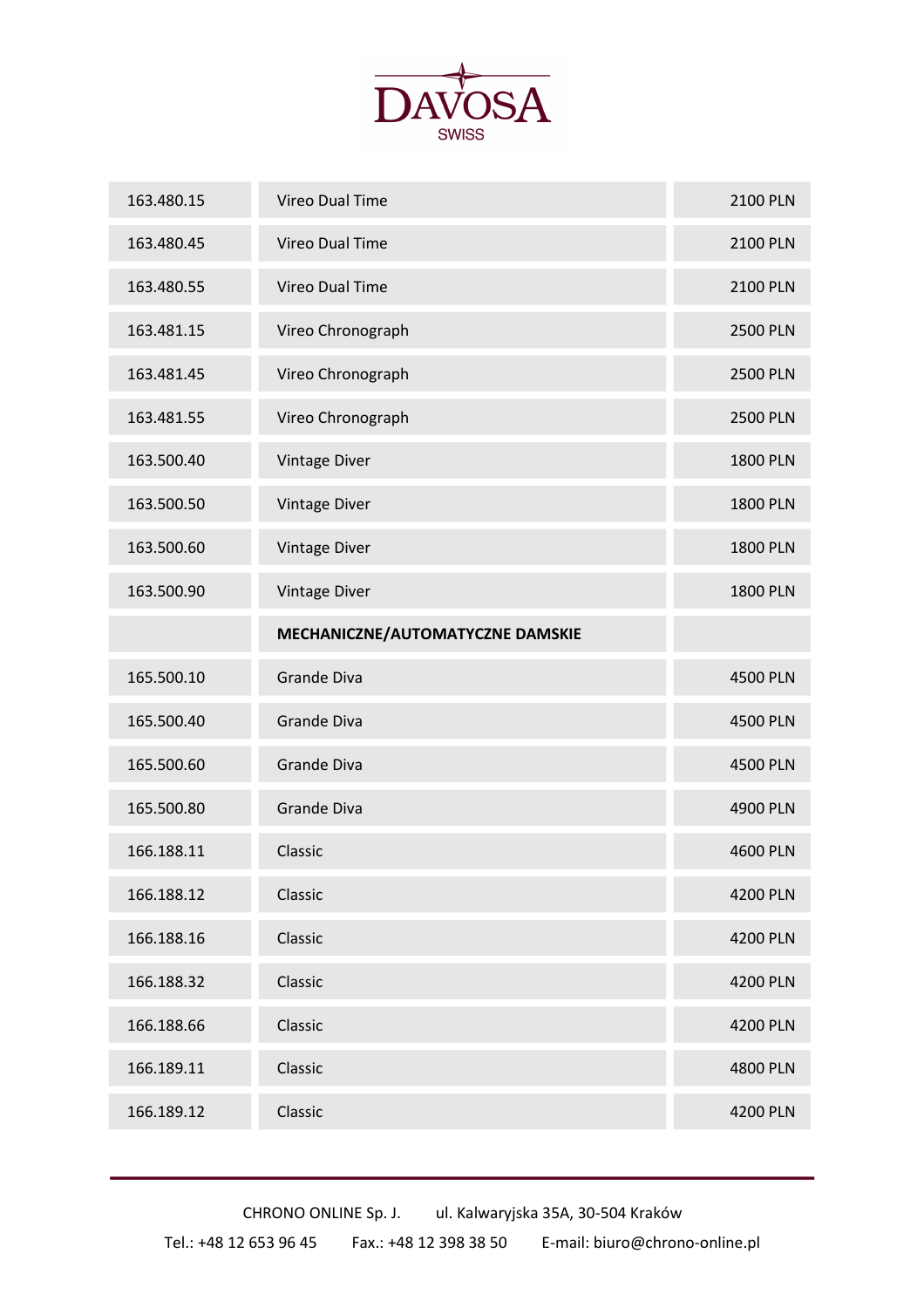

| 166.189.16 | Classic              | <b>4200 PLN</b> |
|------------|----------------------|-----------------|
| 166.190.10 | Newton Lady          | 4500 PLN        |
| 166.190.11 | Newton Lady          | 4200 PLN        |
| 166.190.16 | Newton Lady          | 4200 PLN        |
| 166.190.19 | Newton Lady          | 4200 PLN        |
| 166.190.40 | Newton Lady          | 4500 PLN        |
| 166.190.44 | Newton Lady          | 4200 PLN        |
| 166.190.50 | Newton Lady          | 4500 PLN        |
| 166.190.55 | Newton Lady          | 4200 PLN        |
| 166.192.15 | Newton Lady          | 4500 PLN        |
| 166.192.55 | Newton Lady          | <b>4500 PLN</b> |
| 166.191.10 | Newton Lady Diamond  | 10000 PLN       |
| 166.191.40 | Newton Lady Diamond  | 10000 PLN       |
| 166.191.50 | Newton Lady Diamond  | 10000 PLN       |
| 166.193.15 | Newton Lady Diamond  | 10000 PLN       |
| 166.193.55 | Newton Lady Diamond  | 10000 PLN       |
| 166.195.01 | <b>Ternos Medium</b> | 4000 PLN        |
| 166.195.10 | <b>Ternos Medium</b> | 4000 PLN        |
| 166.195.04 | <b>Ternos Medium</b> | 4000 PLN        |
| 166.195.40 | <b>Ternos Medium</b> | 4000 PLN        |
| 166.195.05 | <b>Ternos Medium</b> | 4000 PLN        |
| 166.195.50 | <b>Ternos Medium</b> | 4000 PLN        |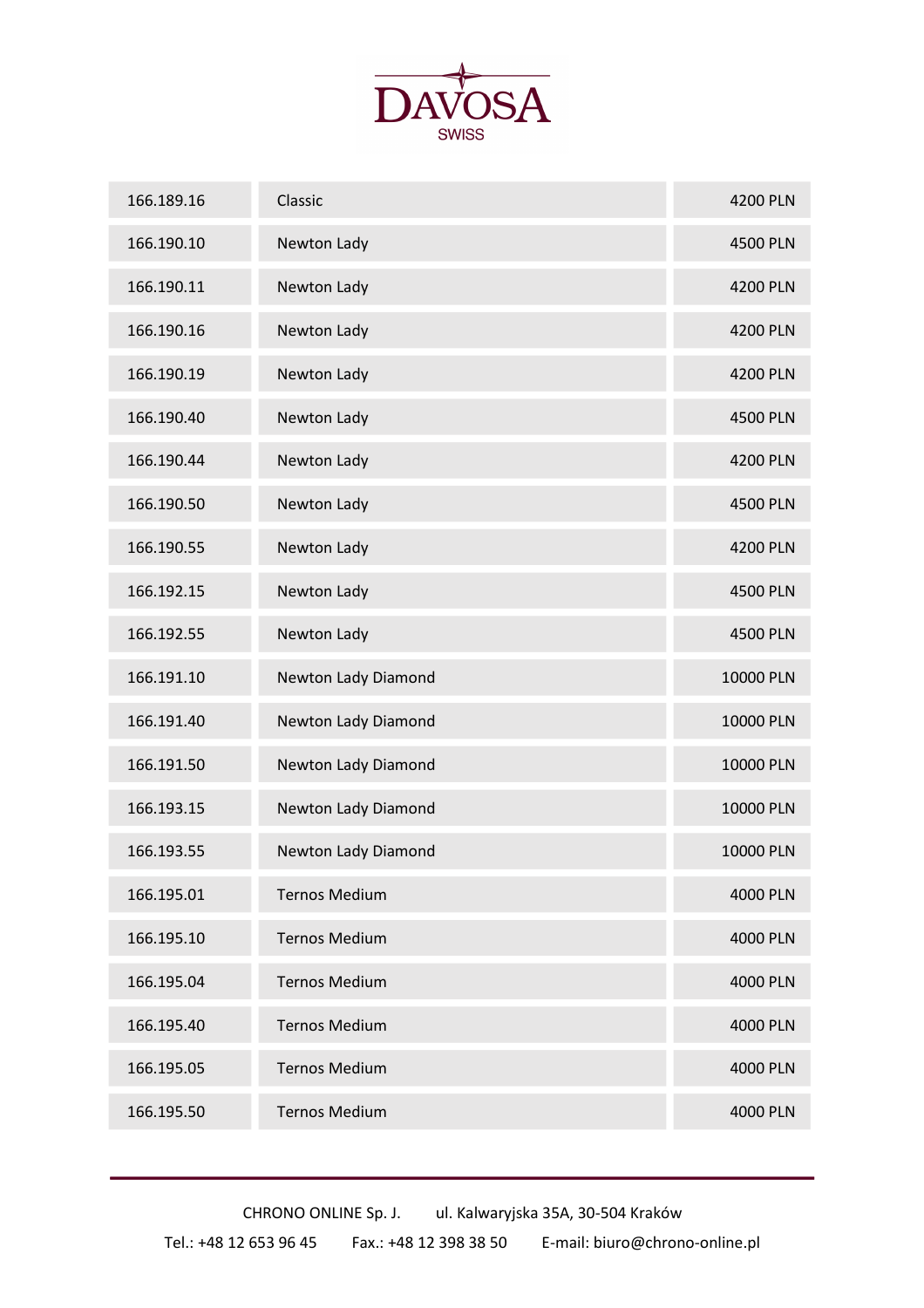

| 166.196.02 | <b>Ternos Medium</b>    | 4500 PLN        |
|------------|-------------------------|-----------------|
| 166.196.20 | <b>Ternos Medium</b>    | 4500 PLN        |
| 166.196.05 | <b>Ternos Medium</b>    | 4500 PLN        |
| 166.196.50 | <b>Ternos Medium</b>    | 4500 PLN        |
| 166.197.02 | <b>Ternos Medium</b>    | 4500 PLN        |
| 166.197.20 | <b>Ternos Medium</b>    | 4500 PLN        |
| 166.197.05 | <b>Ternos Medium</b>    | 4500 PLN        |
| 166.197.50 | <b>Ternos Medium</b>    | 4500 PLN        |
|            | <b>KWARCOWE DAMSKIE</b> |                 |
| 167.557.25 | Audrey                  | <b>1500 PLN</b> |
| 167.557.35 | Audrey                  | <b>1500 PLN</b> |
| 167.557.65 | Audrey                  | <b>1500 PLN</b> |
| 167.557.85 | Audrey                  | <b>1500 PLN</b> |
| 167.557.95 | Audrey                  | <b>1500 PLN</b> |
| 167.561.15 | Amaranto                | <b>1200 PLN</b> |
| 167.561.22 | Amaranto                | <b>1200 PLN</b> |
| 167.561.26 | Amaranto                | <b>1200 PLN</b> |
| 167.562.15 | Amaranto                | <b>1300 PLN</b> |
| 167.562.26 | Amaranto                | 1300 PLN        |
| 167.565.15 | Pianos II               | <b>1200 PLN</b> |
| 167.565.26 | Pianos II               | <b>1200 PLN</b> |
| 167.565.45 | Pianos II               | <b>1200 PLN</b> |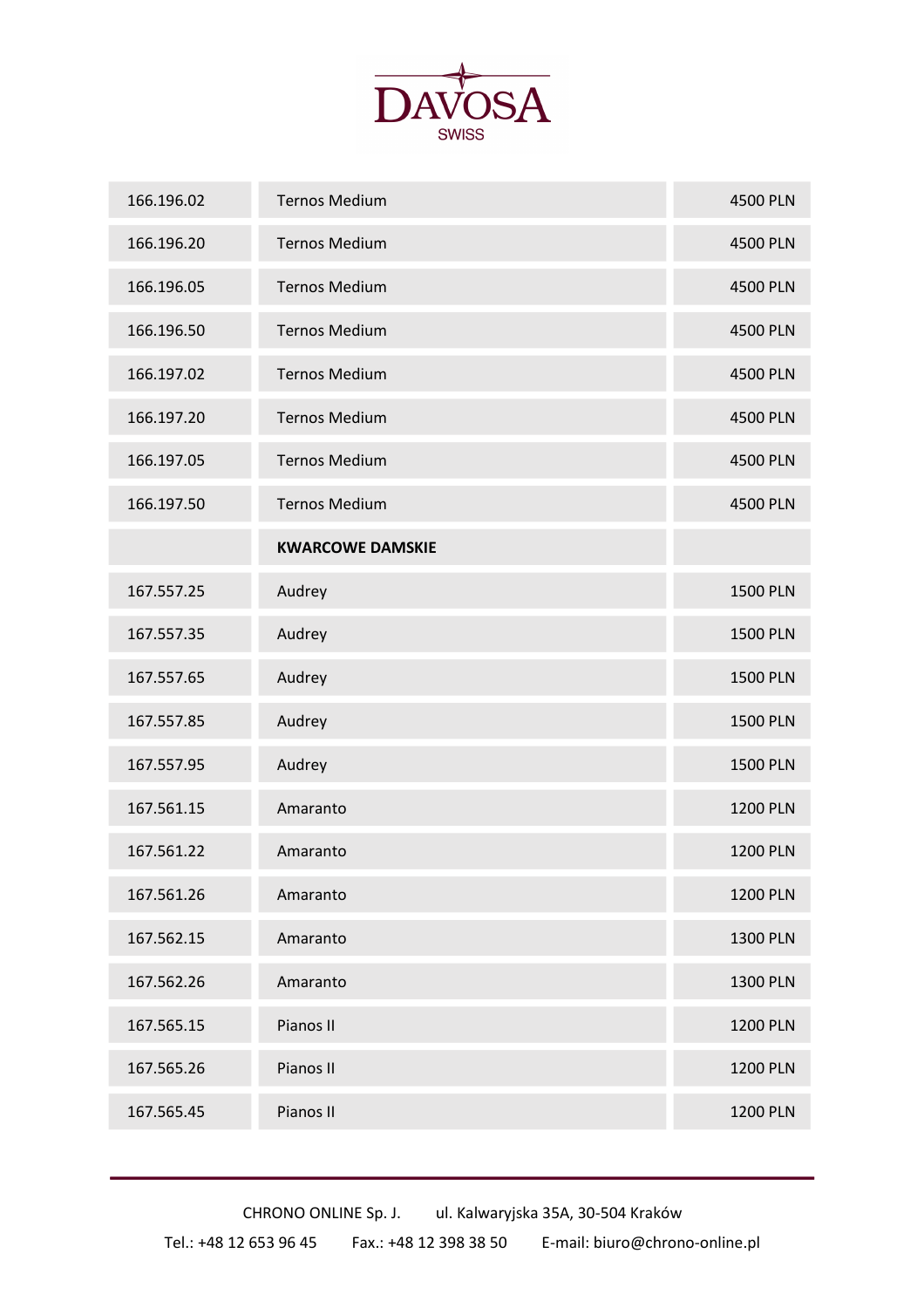

| 167.566.15 | Pianos II           | 1400 PLN        |
|------------|---------------------|-----------------|
| 167.566.26 | Pianos II           | 1400 PLN        |
| 167.566.35 | Pianos II           | 1400 PLN        |
| 167.583.15 | Vireo Medium        | 1400 PLN        |
| 167.583.45 | Vireo Medium        | <b>1400 PLN</b> |
| 167.583.55 | Vireo Medium        | 1400 PLN        |
| 167.585.15 | Vireo Medium Chrono | <b>1900 PLN</b> |
| 167.585.45 | Vireo Medium Chrono | <b>1900 PLN</b> |
| 167.585.55 | Vireo Medium Chrono | 1900 PLN        |
| 167.587.15 | Classic             | 1300 PLN        |
| 167.587.55 | Classic             | 1300 PLN        |
| 167.589.15 | Classic             | 1300 PLN        |
| 168.587.15 | Classic             | <b>1500 PLN</b> |
| 168.587.55 | Classic             | <b>1500 PLN</b> |
| 168.588.15 | Classic             | <b>1600 PLN</b> |
| 168.589.15 | Classic             | 1700 PLN        |
| 168.570.10 | Vintage 60's        | 1300 PLN        |
| 168.570.15 | Vintage 60's        | <b>1000 PLN</b> |
| 168.570.40 | Vintage 60's        | 1300 PLN        |
| 168.570.45 | Vintage 60's        | 1000 PLN        |
| 168.570.50 | Vintage 60's        | 1300 PLN        |
| 168.570.55 | Vintage 60's        | 1000 PLN        |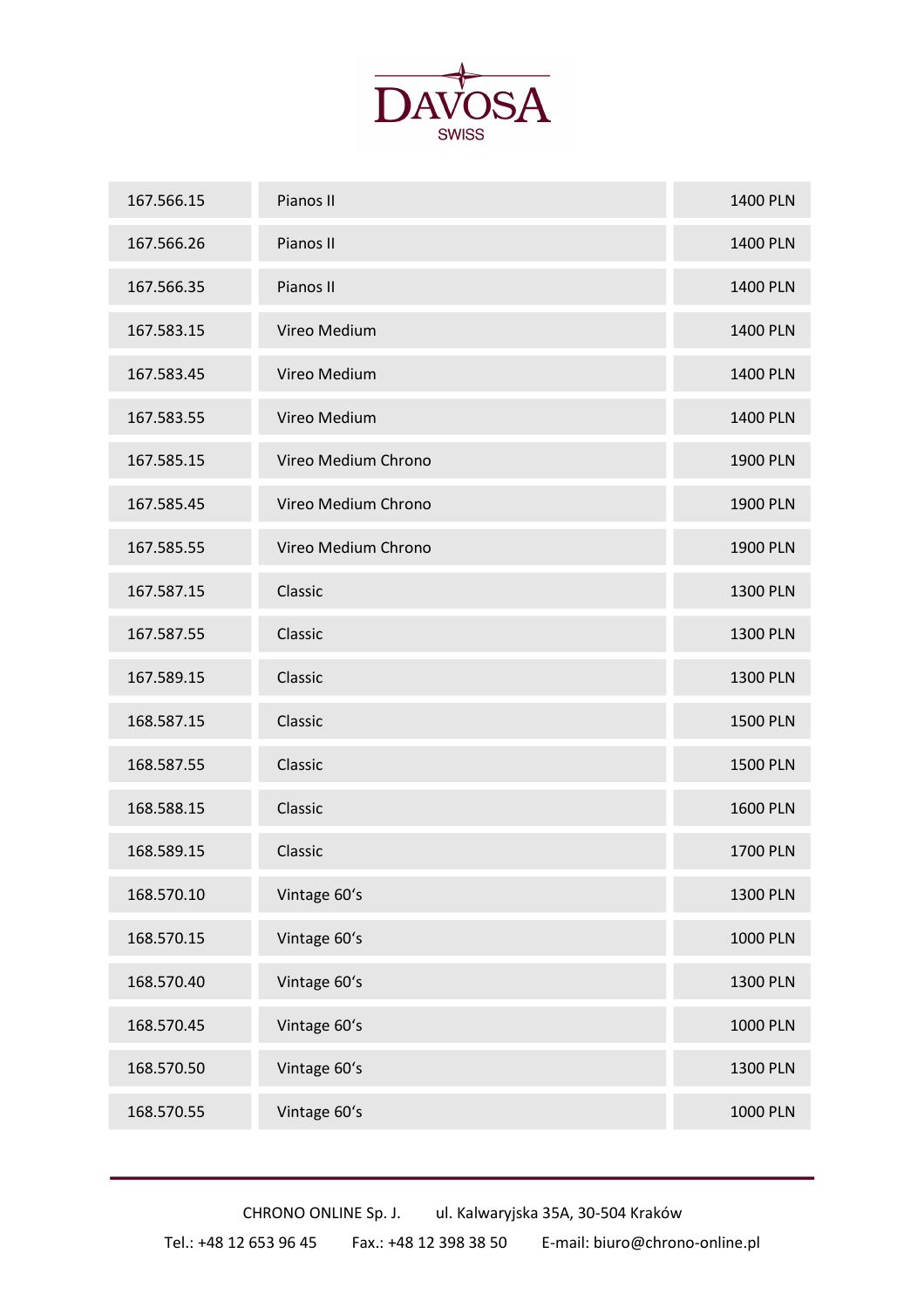

| 168.570.60 | Vintage 60's        | <b>1300 PLN</b> |
|------------|---------------------|-----------------|
| 168.570.65 | Vintage 60's        | 1300 PLN        |
| 168.571.10 | Vintage 60's        | <b>1500 PLN</b> |
| 168.571.15 | Vintage 60's        | <b>1300 PLN</b> |
| 168.571.70 | Vintage 60's        | <b>1500 PLN</b> |
| 168.571.75 | Vintage 60's        | 1300 PLN        |
| 168.573.15 | Luna Star           | <b>2100 PLN</b> |
| 168.573.65 | Luna Star           | 2100 PLN        |
| 168.575.15 | Luna Star           | 2100 PLN        |
| 168.580.15 | Pianos II           | <b>1500 PLN</b> |
| 168.580.26 | Pianos II           | <b>1500 PLN</b> |
| 168.580.45 | Pianos II           | <b>1500 PLN</b> |
| 168.581.15 | Pianos II           | <b>1600 PLN</b> |
| 168.581.35 | Pianos II           | <b>1600 PLN</b> |
| 168.582.15 | Pianos II           | <b>1600 PLN</b> |
| 168.582.26 | Pianos II           | <b>1600 PLN</b> |
| 168.582.35 | Pianos II           | <b>1600 PLN</b> |
| 168.583.15 | Vireo Medium        | <b>1500 PLN</b> |
| 168.583.45 | Vireo Medium        | <b>1500 PLN</b> |
| 168.583.55 | Vireo Medium        | <b>1500 PLN</b> |
| 168.585.15 | Vireo Medium Chrono | 2000 PLN        |
| 168.585.45 | Vireo Medium Chrono | <b>2000 PLN</b> |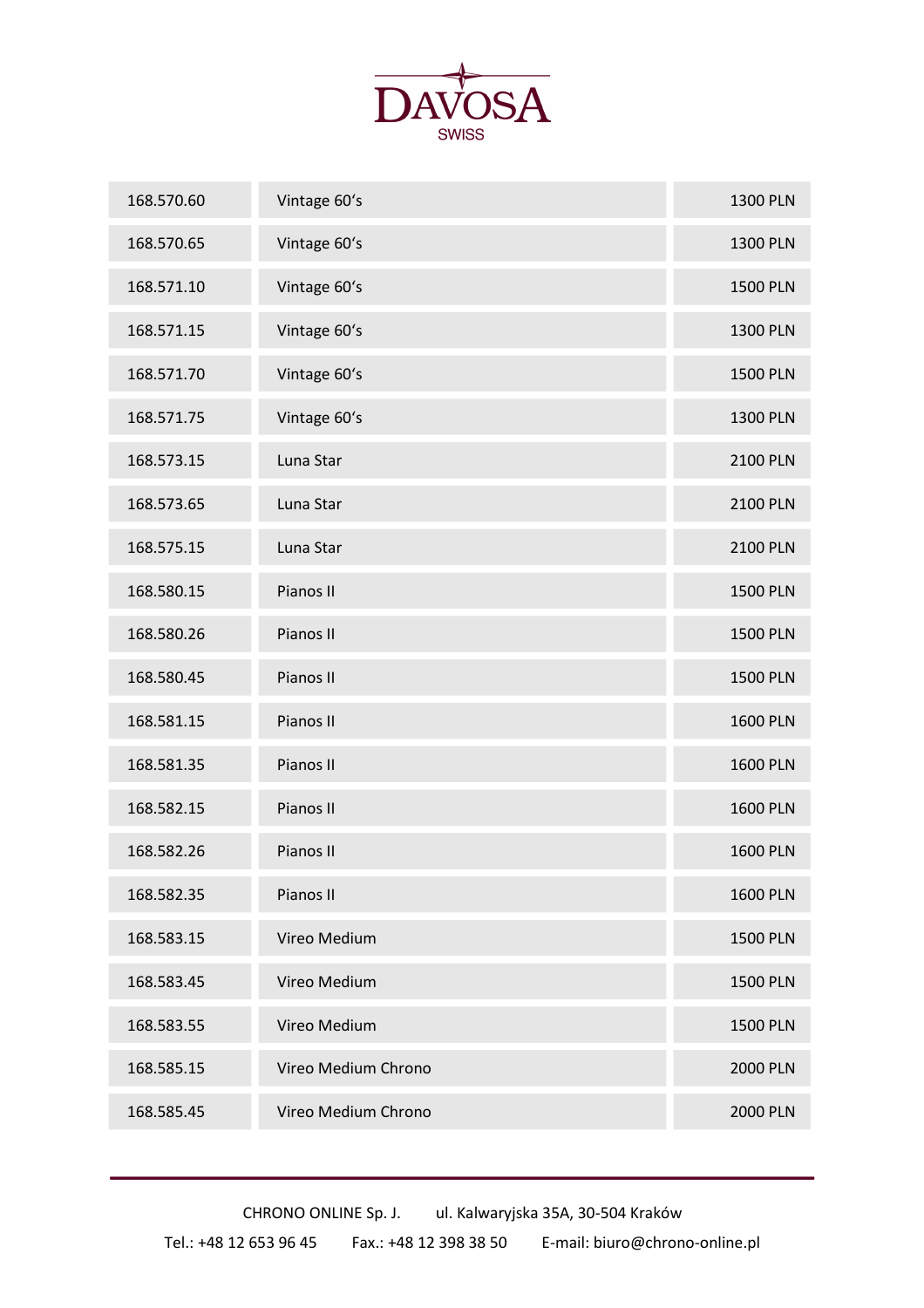

| 168.585.55 | Vireo Medium Chrono  | <b>2000 PLN</b> |
|------------|----------------------|-----------------|
|            | <b>AKSESORIA</b>     |                 |
| 169.004.55 | Pasek skórzany 22mm  | <b>300 PLN</b>  |
| 169.007.55 | Pasek skórzany 22mm  | <b>300 PLN</b>  |
| 169.456.50 | Pasek skórzany 20 mm | <b>300 PLN</b>  |
| 169.456.55 | Pasek skórzany 20 mm | <b>300 PLN</b>  |
| 169.456.60 | Pasek skórzany 20 mm | <b>300 PLN</b>  |
| 169.456.65 | Pasek skórzany 20 mm | <b>300 PLN</b>  |
| 169.483.15 | Skate                | <b>500 PLN</b>  |
| 169.488.15 | Nylon 22mm           | <b>160 PLN</b>  |
| 169.488.65 | Nylon 22mm           | <b>160 PLN</b>  |
| 169.493.40 | Pasek skórzany 20 mm | <b>300 PLN</b>  |
| 169.493.50 | Pasek skórzany 20 mm | <b>300 PLN</b>  |
| 169.493.60 | Pasek skórzany 20 mm | <b>300 PLN</b>  |
| 169.498.20 | Nylon 22mm           | <b>160 PLN</b>  |
| 169.498.40 | Nylon 22mm           | <b>160 PLN</b>  |
| 169.498.55 | Kauczuk 22mm         | <b>600 PLN</b>  |
| 169.498.60 | Nylon 22mm           | <b>160 PLN</b>  |
| 169.498.90 | Nylon 22mm           | <b>160 PLN</b>  |
| 169.511.50 | Pasek Vintage 22mm   | <b>400 PLN</b>  |
| 169.511.85 | Pasek Vintage 22mm   | <b>400 PLN</b>  |
| 169.520.10 | Metal 22mm           | <b>800 PLN</b>  |